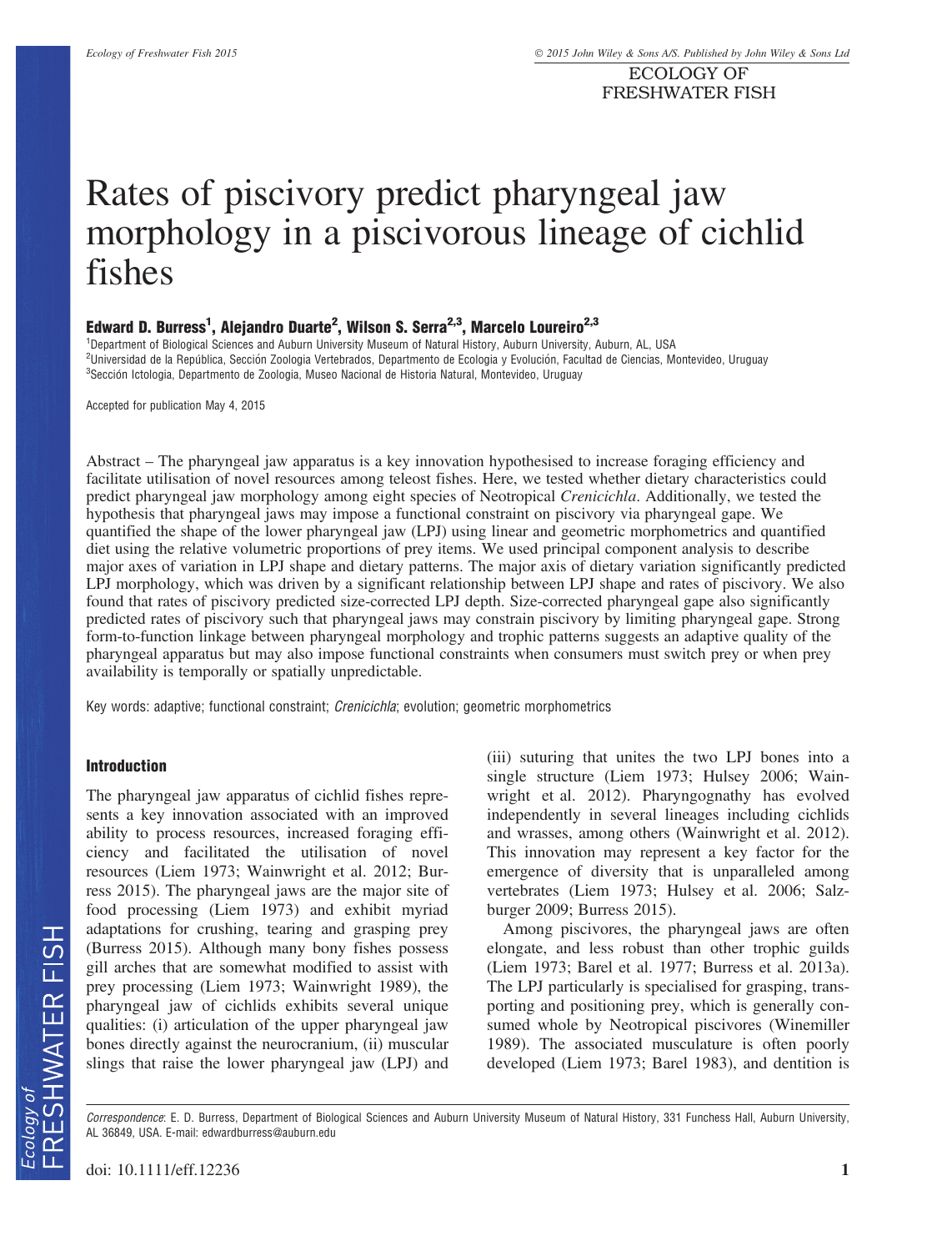# Burress et al.

often sharp and recurved, sometimes appearing serrated or bearing accessory cusps (Casciotta & Arratia 1993). Despite these generalities, little is known about the pharyngeal jaw form-to-function linkage, particularly across ecological gradients. For example, many dietary patterns occur along continuums, such as consumers in which fishes constitute tertiary, secondary, or primary prey items (i.e., low to high rates of piscivory). In such cases, there may be predictable correlations between gradients of phenotypic modification (or specialisation) and ecological functions. For example, species often exhibit ontogenetic shifts to piscivory such that organisms proceed through successive stages in which they consume invertebrate prey early in development and gradually transition to fishes (Winemiller 1989; Mittelbach & Persson 1998). Pharyngeal jaw morphology may exhibit ontogenetic changes associated with the degree of piscivory (van Oijen 1989; Hellig et al. 2010). Likewise, among species, highly piscivorous species often exhibit the aforementioned characteristics to the extreme such as highly reduced morphology, elongate and slender lateral processes and exclusively recurved dentition (Burress 2015).

Here, we investigate pharyngeal jaw form-to-function linkages among Neotropical cichlid fishes (Cichlidae: Cichlinae: Crenicichla). Crenicichla is the most speciose genus of cichlid with over 90 valid species (Kullander et al. 2010; Pialek et al. 2012). They occupy a unique region of the adaptive landscape associated with the elongate ram-feeding adaptive peak (López-Fernández et al. 2013; Arbour & López-Fernández 2014), are generally mesopredators and exhibit a wide range of degrees of piscivory (Burress et al. 2013b,c). Piscivory is ubiquitous among Crenicichla and likely represents an ancestral condition; however, some species exhibit unique trophic roles, including specialisation on macrocrustaceans, benthic insects and molluscs (Montaña  $&$ Winemiller 2009; López-Fernández et al. 2012; Burress et al. 2013a). Additionally, trophic diversification may have played a key role in their proliferation such that LPJ morphology varies predictably based on species diet (Burress et al. 2013a). Thus, pharyngeal jaw morphology and diet may be coevolved among Crenicichla. We tested whether dietary characteristics (e.g., principal components and rates of piscivory) could predict LPJ shape and depth among eight Crenicichla species from subtropical South America. Secondly, we tested the hypothesis that Crenicichla offset some functional constraints associated with piscivory by reducing gape limitation incurred by having pharyngeal jaws. Here, we predict that pharyngeal gape will predict rates of piscivory and that these two traits will have a negative relationship.

## **Methods**

## Sampling

Specimens used in this study were collected in Uruguay in 2010, 2012 and 2013 (see Burress et al. 2013a,b,c for details) and are accessioned in the Auburn University Museum of Natural History (Auburn, U.S.) and Museo Nacional de Historia Natural (Montevideo, Uruguay). Some specimens of Crenicichla missioneira, Crenicichla minuano and Crenicichla tendybaguassu were also measured that are accessioned in the Museo de Ciencias e Tecnologia (Rio Grande do Sul, Brazil). Specimens were injected with and preserved in 10% formalin in the field and later stored in 70% ethanol.

# Geometric morphometrics

We dissected the LPJ from accessioned specimens: Crenicichla celidochilus ( $N = 11$ ; 14.3  $\pm$  1.9 cm), Crenicichla lepidota ( $N = 9$ ; 12.2  $\pm$  1.7 cm), C. minuano  $(N = 12; 10.8 \pm 2.1 \text{ cm})$ , C. missioneira  $(N = 11; 14.5 \pm 2.8 \text{ cm})$ , Crenicichla punctata  $(N = 8; 16.2 \pm 0.6$  cm), Crenicichla scottii  $(N = 5;$  $17.2 \pm 2.4 \text{ cm}$ , *C. tendybaguassu* ( $N = 5$ ;  $12.8 \pm 1$ 1.8 cm) and *Crenicichla vittata*  $(N = 9; 18.9 \pm 1)$ 3.4 cm). Only specimens that represent adult (i.e., maximally piscivorous) size classes were used to avoid confounding effects of ontogeny (i.e., Burress et al. 2013c). The LPJ was cleaned and photographed in dorsal aspect using a mounted Nikon D5100 digital camera (Nikon Corporation, Tokyo, Japan). We used four homologous and 18 sliding landmarks (Fig. 1a) that describe the shape of the LPJ. Sliding landmarks are not associated with a homologous structure, but are used to quantify the curvature between two homologous landmarks. All analyses were performed with the tps programs suite. Photographs were digitised and landmarked using tps-Util (Rohlf 2004) and tpsDIG2 (Rohlf 2006) respectively. Landmarks were superimposed, aligned and relative warps (RWs) were generated using tpsrelw (Rohlf 2007). Relative warps are principal components of shape variation. Size was removed from the analysis during superimposition and generation of the Procrustes fit.

# Linear morphometrics

To quantify the relative depth of the LPJ, we measured the linear distance between the dorsal plane of the dentigerous area and the ventral edge of the keel (Fig. 1b). Pharyngeal gape was measured as described by Wainwright & Richards (1995). Wooden rods of increasing diameter were inserted through the upper and LPJs. The diameter of the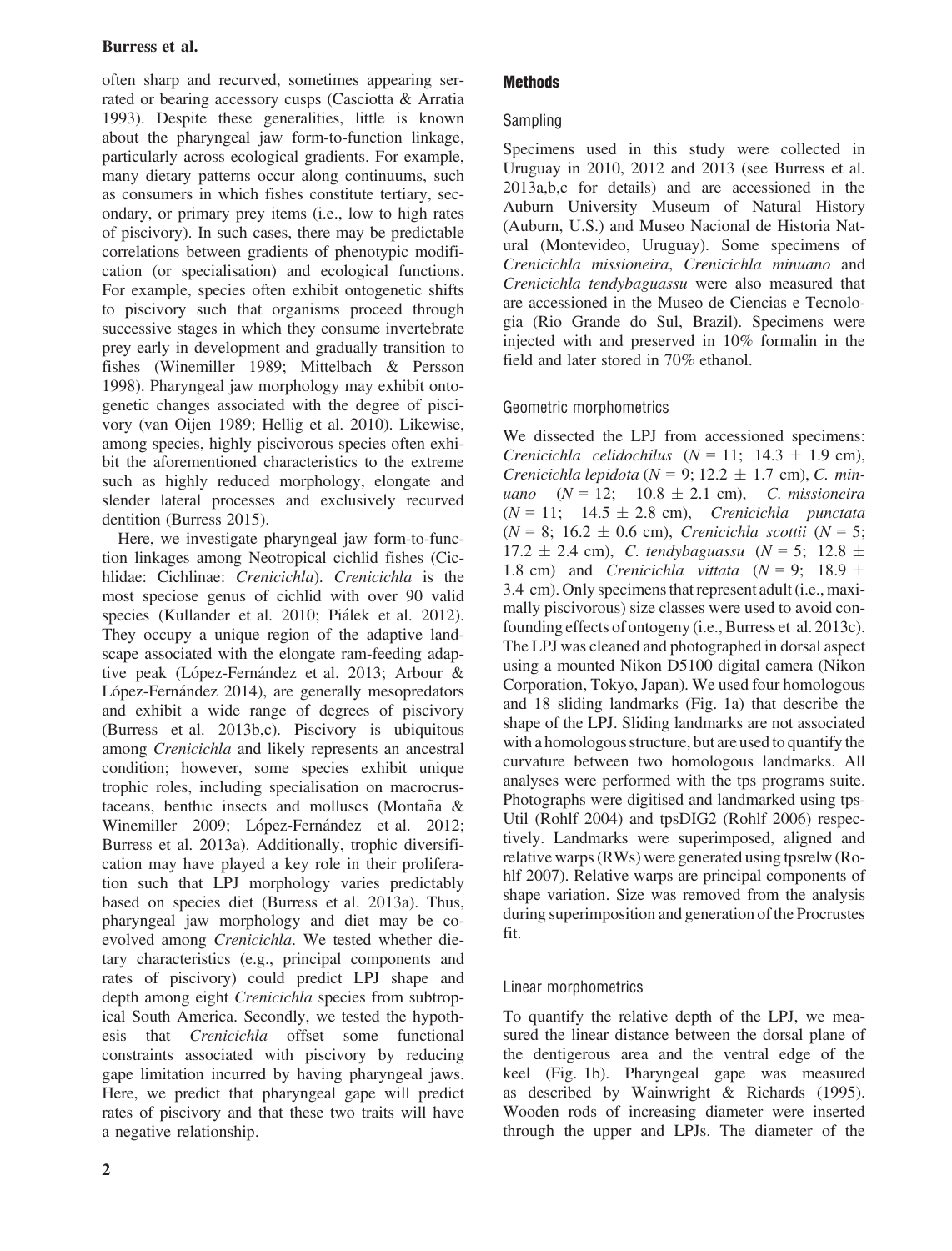

Fig. 1. Landmark scheme used for geometric morphometrics (a) and the linear distance reflecting the depth of the lower pharyngeal jaw (LPJ) (b). Red and yellow dots represent homologous and sliding landmarks respectively. Images depict the LPJ of Crenicichla scottii in dorsal and posterior views.

largest rod that would fit firmly among the pharyngeal jaw bones and into the oesophagus was considered the pharyngeal gape. To account for size in these measurements, we used the residuals from the linear regression with standard length. Measurements were made using digital callipers to the nearest 0.1 cm.

#### Stomach content analysis

We quantified the relative proportions of prey items as described by Winemiller (1989). Briefly, the contents of the anterior half of the digestive tract were removed, sorted, identified and measured in appropriately sized graduated cylinders. For small items, sorted material was spread onto glass slides and its area compared to that of a substance of a known volume. We analysed the diets of two novel species (e.g., C. vittata and C. punctata) as well as utilised existing literature that followed the same methodology (i.e., Burress 2012; Burress et al. 2013a). Sample sizes are presented in Table 1. Prey items were pooled into five general categories: fishes, insects, crustaceans, molluscs and plants. We then used principal component analysis to describe major variation in the diet among Crenicichla species. Principal components were generated using the princomp function in R. The first relative warp and first principal component were used as indices that describe the most important variation in LPJ shape and diet respectively.

### Statistical analyses

We tested whether dietary variables (PCs) could predict LPJ morphology (RWs and LPJ depth) using the lm function in R. Based on the dietary PCA results, we also tested for relationships between the proportion of fishes consumed (%) and morphologiTable 1. Data matrix used to generate dietary principal components. Values represent the volumetric proportion (%) of each prey item. Values are rounded to the nearest 0.5. Species are listed in order of decreasing rates of piscivory. The detailed taxonomic-based gut contents reported in Burress (2012) and Burress et al. (2013a) were generalised into broad functional groups.

|                              |    | Prey item |        |            |          |            |
|------------------------------|----|-----------|--------|------------|----------|------------|
| <b>Species</b>               | N  | Fish      | Insect | Crustacean | Mollusc  | Vegetation |
| Crenicichla<br>vittata       | 11 | 100       | 0      | 0          | 0        | 0          |
| Crenicichla<br>celidochilus  | 30 | 91        | 9      | 0          | 0        | O          |
| Crenicichla<br>missioneira   | 44 | 71        | 12     | 17         | 0        | 0          |
| Crenicichla<br>lepidota      | 26 | 33        | 63     | 4          | $\Omega$ | O          |
| Crenicichla<br>scottii       | 19 | 24        | 29.5   | 43         | 3.5      | O          |
| Crenicichla<br>punctata      | 18 | 23        | 36     | 38         | 3        | O          |
| Crenicichla<br>tendybaguassu | 26 | 0         | 90     | 0          | 7        | 3          |
| Crenicichla<br>minuano       | 37 | 0         | 27     | 0          | 73       | O          |

cal variables. Morphological variables were treated as response (dependent) variables, and dietary variables were treated as independent variables due to the welldocumented plasticity of LPJ morphology in response to diet (Meyer 1987; Huysseune 1995; Muschick et al. 2011). However, dietary variables were treated as response (dependent) variables when analysed with pharyngeal gape, which was treated as the dependent variable. Means for each species were used in all analyses.

## **Results**

The first relative warp described 74.45% of the variation in LPJ shape and reflects variation in the length of the lateral processes and relative size of the dentigerous area (Fig. 2). Positive scores of RW1 represent short lateral processes and large dentigerous area (e.g., C. minuano), and negative scores represent long lateral processes and small dentigerous area (e.g., C. celidochilus). The second relative warp describes 18.48% of the variation in LPJ shape and reflects variation in the orientation of the lateral processes (Fig. 2). Positive scores of RW2 were associated with widely spaced lateral processes (e.g., C. celidochilus), and negative scores were associated with narrowly spaced lateral processes (e.g., C. vittata).

Species varied in the relative proportions of prey items (Table 1) such that some species were piscivorous (e.g., C. vittata, C. celidochilus and C. missioneira), some consumed primarily large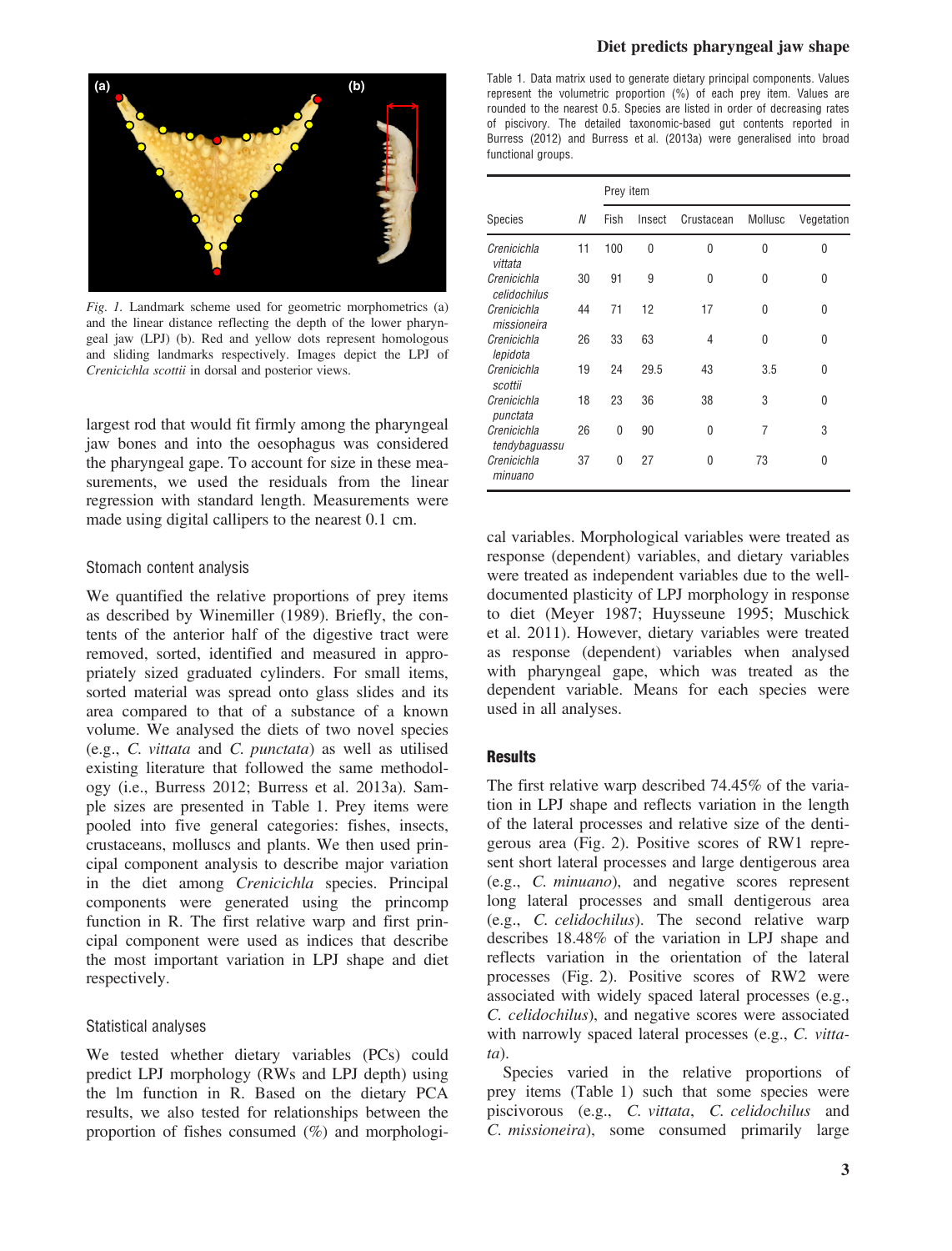## Burress et al.

macrocrustaceans (e.g., C. scottii and C. punctata), and one was molluskivorous (e.g., C. minuano). In all species, fish remains were largely intact, other than exhibiting various degrees of digestion, indicating that they were consumed whole. Macrocrustacean, snail and bivalve remains frequently showed signs of significant mastication such that they either occurred as fragments or were physically crushed. The first principal component described 66.3% of the variation in diet (Fig. 3). Positive PC1 scores were associated with high degrees of piscivory (Table 2; Fig. 3). Negative PC1 scores were associated with low degrees of piscivory and consumption of primarily insects (Table 2; Fig. 4). Principal component 2  $(21.4\%)$  and 3  $(12.3\%)$  described variation in consumption of molluscs and crustaceans respectively (Table 2; Fig. 3).

Diet (PC1) significantly predicted LPJ shape (RW1)  $(R^2 = 0.788; F = 22.3; P = 0.0033; Fig. 4a)$ . This relationship was primarily driven by a significant relationship between the proportion of fish consumed and RW1 ( $R^2 = 0.627$ ;  $F = 10.09$ ;  $P = 0.019$ ; Fig. 4b). Highly piscivorous species tended to have elongate lateral and medial processes (Figs 2 and 4). Additionally, there was a significant relationship between diet (PC1) and LPJ depth  $(R^2 = 0.619)$ ;  $F = 9.77$ ;  $P = 0.024$ ; Fig. 4c), which was also driven by a significant relationship between the proportion of fish consumed and LPJ depth  $(R^2 = 0.574)$ ;  $F = 8.08$ ;  $P = 0.029$ ; Fig. 4d). Species with deeper pharyngeal jaws tended to be less piscivorous (Fig. 4). There was also a significant relationship between LPJ depth and shape  $(R^2 = 0.539; F = 7.03;$  $P = 0.038$ ; Fig. 5a). Pharyngeal gape had a significant negative relationship with rate of piscivory



|                                                                 | Principal component           |                                     |                                           |  |  |  |
|-----------------------------------------------------------------|-------------------------------|-------------------------------------|-------------------------------------------|--|--|--|
| Prey item                                                       | PC1 (66.3%)                   | PC2 (21.4%)                         | PC3 (12.3%)                               |  |  |  |
| Fish<br>Insects<br>Crustaceans<br><b>Molluscs</b><br>Vegetation | 0.818<br>$-0.518$<br>$-0.247$ | 0.109<br>0.551<br>0.139<br>$-0.815$ | $-0.265$<br>$-0.406$<br>0.859<br>$-0.165$ |  |  |  |

 $(R^{2} = 0.551$ ;  $F = 7.36$ ;  $P = 0.035$ ; Fig. 5b). Lastly, pharyngeal gape was not predicted by LPJ shape  $(R^{2} = 0.262; F = 2.13; P = 0.195; Fig. 5c)$ , but was predicted by LPJ depth  $(R^2 = 0.576; F = 8.16;$  $P = 0.029$ ; Fig. 5d). The equations used to fit these relationships are listed in the legends of Figs 4 and 5. Relationships involving secondary axes of diet (PC2 and 3) and LPJ shape (RW2) variation were also explored, but were nonsignificant (results not shown).

#### **Discussion**

Pharyngognathy is considered a key innovation associated with increased efficiency in processing prey items and improved capacity to consume diverse types of prey items. Thus, by providing access to different regions of the adaptive landscape, adaptation of the pharyngeal jaws may facilitate diversification. Among eight Crenicichla species (Kullander et al. 2010; Pialek et al. 2012), we found that rates of piscivory represented most of the variation in diet, whereas the length of the lateral and medial processes



Fig. 2. Lower pharyngeal jaw shape among eight species of Crenicichla based on the RWs of 22 landmarks. Warp transformation grids depict the shape variation associated with the positive and negative extremes of each relative warp. Each point represents an individual.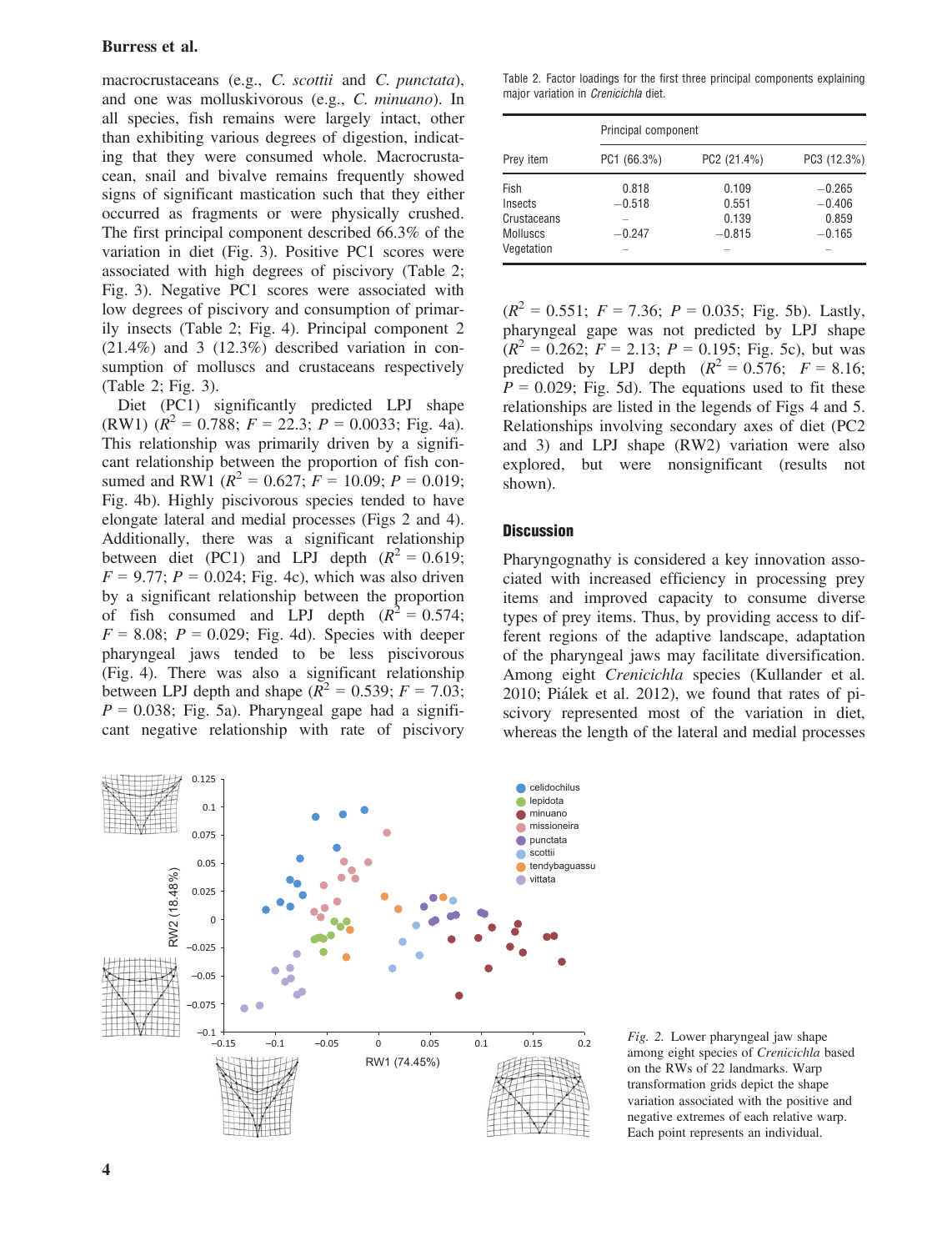

Fig. 3. Crenicichla diet based on principal component analysis of five general prey items: fish, insects, crustaceans, molluscs and vegetation. Factor loadings are associated with each axis (see Table 2 for loadings). Each point represents the consensus of each species. Colour codes follow Fig. 2.

represented most of the variation in the shape of the LPJ. Rates of piscivory significantly predicted the length of the lateral and medial processes (i.e., PC1), such that highly piscivorous species had LPJs with more elongate processes. Additionally, species varied in the depth of their LPJs, which is known to correlate with the ability to generate crushing force (Hulsey et al. 2008). Rates of piscivory also predicted LPJ depth such that highly piscivorous species had more shallow LPJs.

#### Morphology–diet relationships

Species differed significantly in their diets and LPJ shape. For example, Crenicichla minuano has hypertrophied LPJs with short lateral and medial processes and molariform teeth. This morphology is likely necessary to withstand the structural force incurred while crushing the shells of snails and bivalves, which are major food resources (Burress et al.

2013a). Crenicichla scottii and C. punctata exhibit similar LPJ morphologies such that they have lateral processes that are intermediately spaced and of intermediate length. These species also have similar diets consisting largely of macrocrustaceans, fishes and benthic insects. These species LPJ is of intermediate depth, which is likely associated with their consumption of large fractions of macrocrustaceans and tertiary exploitation of snails eliciting some reinforcement of the LPJ. Highly piscivorous species exhibit two distinct LPJ morphologies. Crenicichla celidochilus and C. missioneira have elongate lateral processes that are widely spaced, whereas C. vittata has elongate lateral processes that are narrowly spaced. These species, particularly C. celidochilus and C. vittata, also have shallow LPJs. This reduced pharyngeal jaw morphology (i.e., long processes and shallow depth) is likely sufficient to grasp and manipulate fishes, which are generally consumed whole by Neotropical piscivores (Winemiller 1989;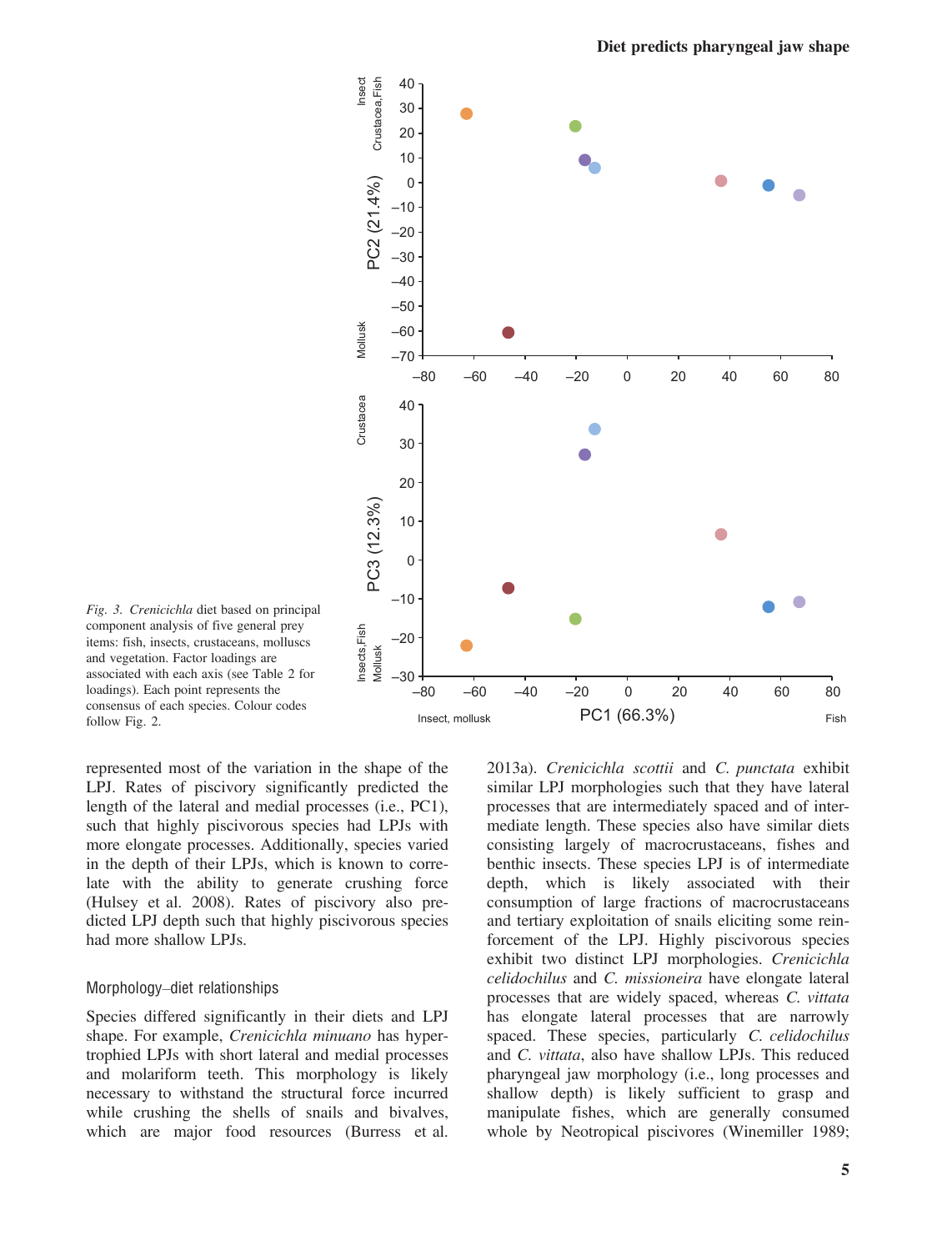



Fig. 4. Diet–shape relationships among Crenicichla lower pharyngeal jaws (LPJ). (a) Major variation in diet (PC1) significantly predicted major shape variation (RW1) in the LPJ ( $y = -0.00137x + 0.00218$ ), which was primarily due to (b) the relationship between rates of piscivory and LPJ shape  $(y = -0.00148x + 0.0658)$ . (c) Crenicichla diets  $(y = -0.0167x + 1.25^{-9})$  and (b) rates of piscivory  $(y = -0.0136x + 0.585)$  also significantly predicted LPJ depth. Each point represents the mean for each species. Colour codes follow Fig. 2.

Burress 2015), but ill-equipped for handling the stress incurred by crushing prey items such as molluscs or large crustaceans.

It has been hypothesised that exploitation of softbodied invertebrates may not require any specific adaptations of the LPJ (Burress 2015). The four species that consume primarily invertebrates exhibit similar LPJ morphologies; however, C. punctata and C. scotti have more robust pharyngeal jaws than C. lepidota and C. tendybaguassu, which consume primarily large macrocrustaceans and benthic insect larvae respectively. Large crustaceans, such as crabs, likely require more processing by the pharyngeal jaws than soft-bodies insect larvae due to their relatively more robust size and exoskeleton (Burress 2015). Crenicichla lepidota has relatively more elongate processes than these species, likely due to their utilisation of piscivory as a secondary trophic mode.

## Pharyngeal jaws as a functional constraint

The relationship between rates of piscivory and pharyngeal gape, which was predicted by the depth of the LPJ, may infer that some species are precluded from consuming fishes, cannot do so efficiently, or are limited to smaller prey. Although changes in pharyngeal jaw morphology and dentition can be elicited by experimentally manipulating diet in cichlids (Meyer 1987; Huysseune 1995; Muschick et al. 2011); pharyngeal morphology still presents a short term constraint until such phenotypic changes occur. For example, gape constrains piscivory such that organisms must be capable of grasping and subsequently swallowing their prey (Wainwright 1991). Presumably, pharyngeal jaw morphologies that limit gape may indirectly constrain piscivory by reducing foraging capacity and efficiency. For example, juvenile Cichla have LPJ that are unsutured, which allows them to spread apart laterally (Stiassny & Jensen 1987) and thereby subvert gape limitations associated with having them. If the LPJs are sutured into a single structure, as they are in Crenicichla, then this is not possible. Having a robust pharyngeal jaw (e.g., C. minuano, C. punctata and C. scottii) or robust pharyngeal dentition (e.g., molariform teeth), may limit pharyngeal gape and thereby constraint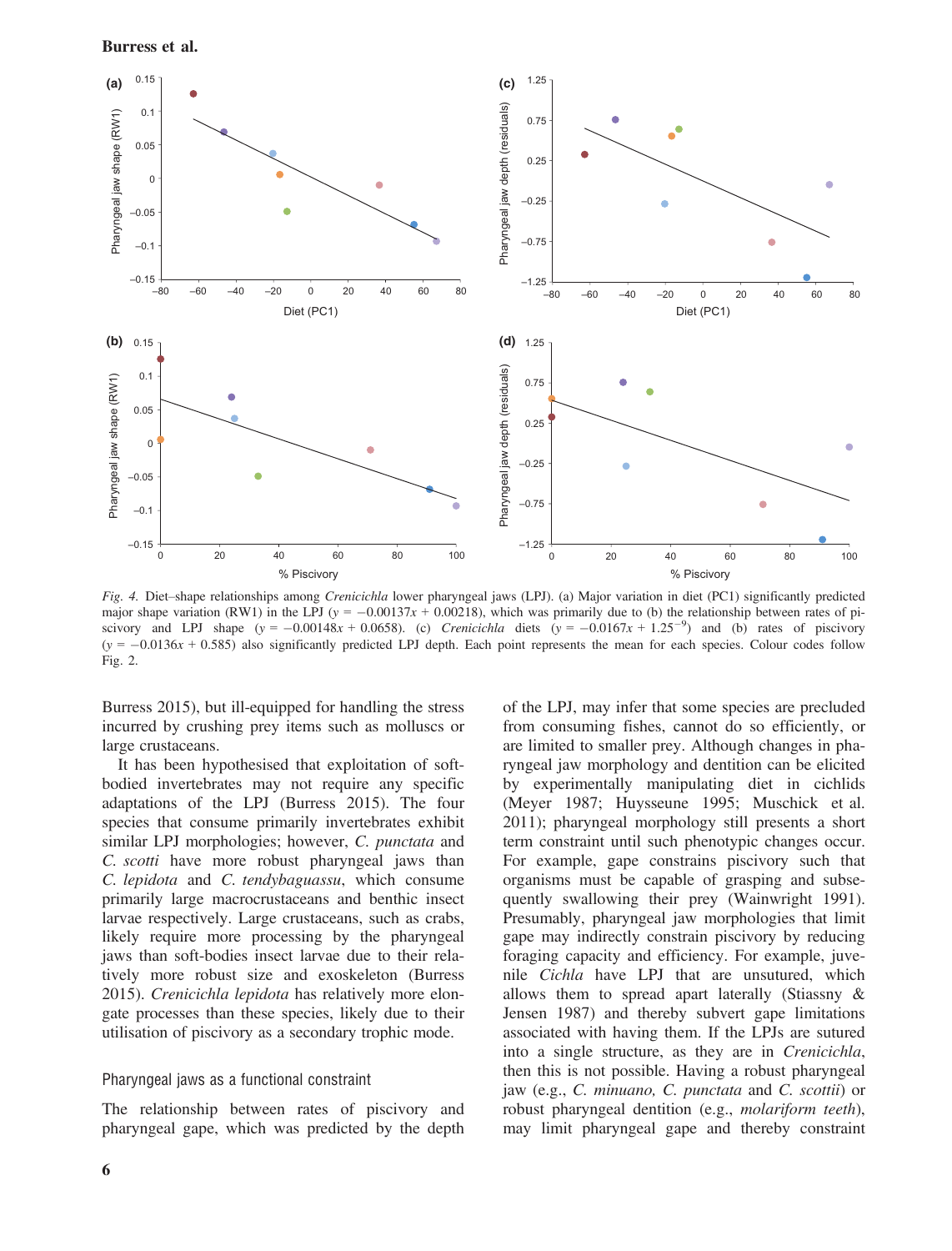

Fig. 5. Relationships between (a) lower pharyngeal jaw (LPJ) shape (RW1) and depth (y = 7.054x - 0.0154), (b) pharyngeal gape and rate of piscivory (y = 321.67x + 43.0), (c) LPJ shape (RW1) and pharyngeal gape (y =  $-0.631x + 0.00137$ ) and (d) LPJ depth and pharyngeal gape ( $y = -0.0976x + 2.469^{-10}$ ). Each point represents the mean for each species. Colour codes follow Fig. 2.

piscivory. Many species have robust LPJs (e.g., deep keel and short processes) necessary for processing foods that require considerable manipulation such as molluscs, fruits, seeds and crustaceans (Burress 2015). In contrast, highly piscivorous species may also be constrained from exploiting alternative resources. LPJ morphologies associated with high rates of piscivory, such as shallow depth and long lateral and medial processes, with recurved conical teeth, are ill-equipped to tolerate the structural stress incurred from processing difficult to crush organisms (Hulsey et al. 2005, 2008; Hulsey 2006).

Specialisation of the LPJ in association with exploiting a specific resource may make it difficult to switch prey or utilise a broader array of resources. Disparity in pharyngeal gape may explain the role of prey size as an important source of ecological divergence among piscivores (van Oijen 1982). Piscivores are likely precluded from exploiting some resources due to structural limitations of their LPJ, whereas nonpiscivores may be constrained from consuming some fishes by spatial limitations associated with pharyngeal gape. This would be particularly important when temporarily (i.e., before such a switch could elicit changes in pharyngeal morphology) utilising an alternative food resource in which the pharyngeal jaws are ill-equipped to exploit and/or when prey availability were temporally or spatially heterogeneous or unpredictable. Manifestations of such constraints may be frequent among Neotropical species with highly specialised LPJs (i.e., species along the extremes of an ecological continuum such as piscivory) as consumer–prey relationships are often temporally and spatially dynamic in response to environmental conditions (Winemiller 1990; Winemiller & Jepsen 1998).

#### Pharyngeal jaws as an adaptive tool

Regardless of the potential for pharyngeal jaws to constrain specific functions as outlined above, pharyngeal modification likely incurs an adaptive value with most functions (Liem 1973; Wainwright et al. 2012; Burress 2015). Plasticity in response to mechanical stimulation during feeding allows the pharyngeal jaw and dentition to adapt to the utilisation of specific resources (Muschick et al. 2011), resulting in specialised phenotypes that increase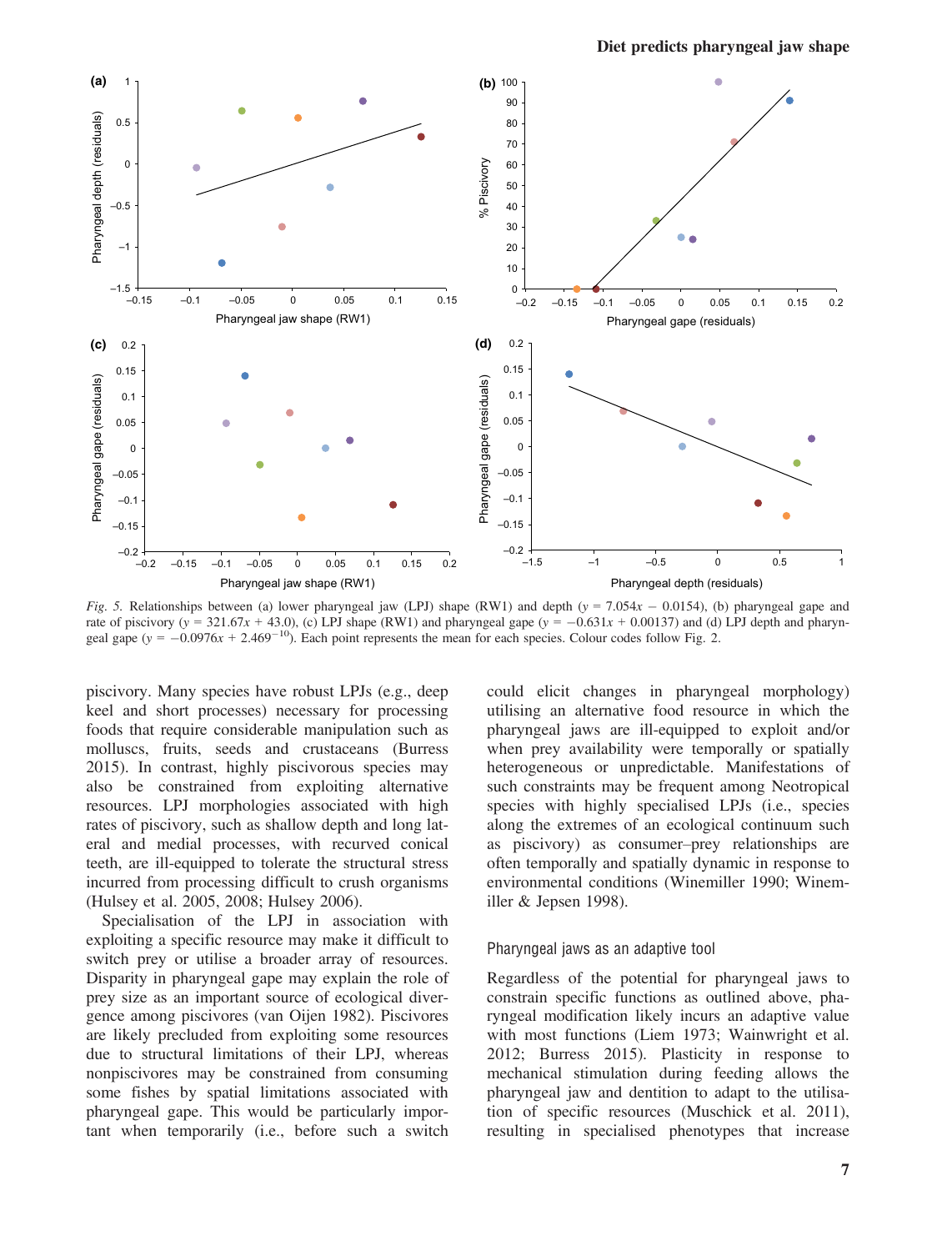## Burress et al.

foraging capacity and efficiency in association with those resources (Liem 1973; Wainwright et al. 2012; Burress 2015). For example, reinforcement of the LPJ and dentition allows species to consume hardshelled organisms such as snails and bivalves (Hulsey 2006). In addition to withstanding the structural stress incurred during mastication (Hulsey et al. 2008), hypertrophied pharyngeal jaws also improve handling time associated with manipulating and crushing these organisms (Hulsey et al. 2005). Alternatively, having reduced LPJ morphologies with recurved conical pharyngeal teeth improve grasping ability and manipulation of prey by piscivores (Casciotta & Arratia 1993). Additionally, shallow LPJs may relax constraints imposed by pharyngeal gape. Pharyngeal dentition may also improve the digestibility of nutrient poor resources by rupturing cells during mastication (Xie 2001). Thus, modification of the LPJ improves the capacity to exploit resources that would otherwise not be accessible to the consumer and improves efficiency during their exploitation (Hulsey et al. 2005), thereby improving ecological versatility.

## **Conclusions**

The pharyngeal jaw apparatus is a key innovation hypothesised to improve functional ability and efficiency among teleost fishes (Liem 1973; Wainwright et al. 2012; Burress 2015). Adaptation of the LPJ is associated with numerous trophic functions such as molluskivory and piscivory (Hulsey 2006; Burress et al. 2013a). Here, we show that important sources of variation in diet (i.e., rate of piscivory) predict major variation in LPJ shape (i.e., length of lateral and medial processes) across eight species in a predatory lineage of cichlid fishes. Specifically, rates of piscivory predict LPJ shape and relative depth based on geometric and linear morphometrics respectively. The relative depth of the LPJ likely infers a continuum of force generation and subsequently crushing force among species (Hulsey 2006; Hulsey et al. 2008). Lastly, rates of piscivory also predicted pharyngeal gape. These findings suggest a strong form-to-function linkage in cichlid fish pharyngeal jaws. Furthermore, we present potential means that pharyngeal jaw morphology may simultaneously facilitate the utilisation of some resources while precluding others by acting as an adaptive tool or a functional constraint depending on temporal scale and resource predictability.

## Acknowledgements

We are grateful to Jonathan W. Armbruster for providing access to dissecting and imaging equipment. Specimens are accessioned in the Auburn University Museum of Natural History (Auburn, U.S.), Museo Nacional de Historia Natural (Montevideo, Uruguay) and the Museo de Ciencias e Tecnologia (Rio Grande do Sul, Brazil). Luiz Malabarba kindly provided loans of specimens to EDB. Thoughtful comments from three anonymous reviewers improved the manuscript. This research was partially supported by the Jim Smith Endowment Fund from the Ohio Cichlid Association and the Guy Jordan Endowment Fund from the American Cichlid Association to EDB.

## **References**

- Arbour, J.H. & López-Fernández, H. 2014. Adaptive landscape and functional diversity of Neotropical cichlids: implications for the ecology and evolution of Cichlinae (Cichlidae; Cichliformes). Journal of Evolutionary Biology 27: 2431–2442.
- Barel, C.D.N. 1983. Towards a constructional morphology of cichlid fishes (Teleostei, Perciformes). Netherlands Journal of Zoology 33: 357–424.
- Barel, C.D.N., van Oijen, M.J.P., Witte, F. & WitteMaas, E.L.M. 1977. An introduction to the taxonomy and morphology of the haplochromine Cichlidae from Lake Victoria. Netherlands Journal of Zoology 27: 333–389.
- Burress, E.D. 2012. Food web structure of a subtropical South American stream with particular focus on the co-evolution of form and function in an endemic species flock. Thesis, Appalachian State University. [http://libres.uncg.edu/ir/asu/f/](http://libres.uncg.edu/ir/asu/f/Burress,%20Edward_2010_Thesis.pdf) [Burress,%20Edward\\_2010\\_Thesis.pdf](http://libres.uncg.edu/ir/asu/f/Burress,%20Edward_2010_Thesis.pdf)
- Burress, E.D. 2015. Cichlid fishes as models of ecological diversification: patterns, mechanisms, and consequences. Hydrobiologia 748: 7–27.
- Burress, E.D., Duarte, A., Gangloff, M.M. & Siefferman, L. 2013a. Isotopic trophic guild structure of a diverse subtropical South American fish community. Ecology of Freshwater Fish 22: 66–72.
- Burress, E.D., Duarte, A., Serra, W.S., Loureiro, M., Gangloff, M.M. & Siefferman, L. 2013b. Functional diversification within a predatory species flock. PLoS ONE 8: e80929.
- Burress, E.D., Duarte, A., Serra, W.S., Gangloff, M.M. & Siefferman, L. 2013c. Species-specific ontogenetic diet shifts among Neotropical Crenicichla: using stable isotopes and tissues stoichiometry. Journal of Fish Biology 82: 1904–1915.
- Casciotta, J.R. & Arratia, G. 1993. Jaws and teeth of American cichlids (Pisces: Labroidei). Journal of Morphology. 217: 1–36.
- Hellig, C.J., Kerschbaumer, M., Sefc, K.M. & Koblmuller, S. 2010. Allometric shape change of the lower pharyngeal jaw correlates with a dietary shift to piscivory in a cichlid fish. Naturewissenschaften 97: 663–672.
- Hulsey, C.D. 2006. Function of a key morphological innovation: fusion of the cichlid pharyngeal jaw. Proceedings of the Royal Society B 273: 669–675.
- Hulsey, C.D., Hendrickson, D.A. & de Leon, F.G. 2005. Trophic morphology, feeding performance and prey use in the polymorphic fish Herichthys minckleyi. Evolutionary Ecology Research 7: 303–324.
- Hulsey, C.D., Leon, F.J. & Rodiles-Hernandez, R. 2006. Micro- and macroevolutionary decoupling of cichlid jaws: a